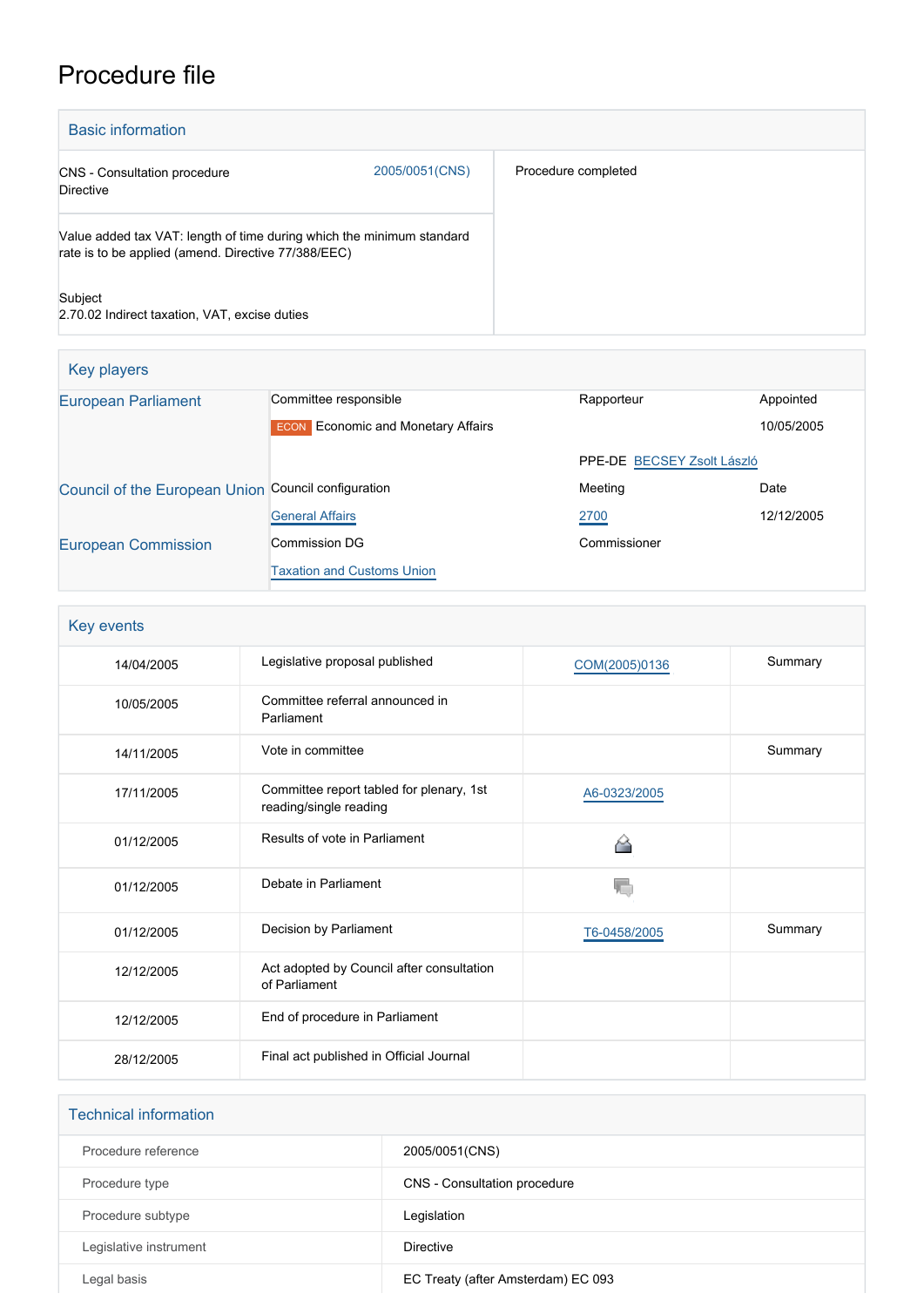| Stage reached in procedure | Procedure completed |
|----------------------------|---------------------|
| Committee dossier          | ECON/6/27754        |

#### Documentation gateway

| DUCUMULIQUUM YOUUWOY                                               |                                                      |            |            |         |
|--------------------------------------------------------------------|------------------------------------------------------|------------|------------|---------|
| Legislative proposal                                               | COM(2005)0136                                        | 14/04/2005 | EC.        | Summary |
| Economic and Social Committee: opinion, report                     | CES0852/2005<br>OJ C 294 25.11.2005, p.<br>0054-0054 | 14/07/2005 | <b>ESC</b> |         |
| Committee draft report                                             | PE362.852                                            | 06/10/2005 | EP         |         |
| Amendments tabled in committee                                     | PE364.811                                            | 27/10/2005 | EP         |         |
| Committee report tabled for plenary, 1st<br>reading/single reading | A6-0323/2005                                         | 17/11/2005 | EP         |         |
| Text adopted by Parliament, 1st reading/single<br>reading          | T6-0458/2005                                         | 01/12/2005 | EP         | Summary |
| Commission response to text adopted in plenary                     | SP(2005)5015                                         | 15/12/2005 | <b>EC</b>  |         |

#### Additional information

European Commission **[EUR-Lex](http://ec.europa.eu/prelex/liste_resultats.cfm?CL=en&ReqId=0&DocType=CNS&DocYear=2005&DocNum=0051)** 

#### Final act

 [Directive 2005/92](https://eur-lex.europa.eu/smartapi/cgi/sga_doc?smartapi!celexplus!prod!CELEXnumdoc&lg=EN&numdoc=32005L0092) [OJ L 345 28.12.2005, p. 0019-0020](https://eur-lex.europa.eu/legal-content/EN/TXT/?uri=OJ:L:2005:345:TOC) Summary

## Value added tax VAT: length of time during which the minimum standard rate is to be applied (amend. Directive 77/388/EEC)

PURPOSE: to amend Directive 77/388/EEC on the common system of value added tax, with regard to the length of time during which the minimum standard rate is to be applied.

#### PROPOSED ACT: Council Directive.

CONTENT: the standard rate of value added tax (VAT) currently in force in the various Member States, combined with the mechanism of the transitional system, has ensured that this system has functioned to an acceptable degree. The accession of the ten new Member States on 1 May 2004 did not alter the situation regarding the standard rate. That rate continues to range from 15% to 25% in the 25 Member States. Two Member States (Cyprus and Luxembourg) apply a 15% rate and three a 25% rate (Denmark, Hungary and Sweden). It is nonetheless important to prevent a growing divergence in the standard rates of VAT applied by the Member States from leading to structural imbalances in the Community and distortions of competition in some sectors of activity.

In these circumstances, it therefore appears appropriate to maintain temporarily the principle of a minimum standard rate of 15%, and to propose that the legislation in force be extended.

Since the application of this rate under Article 12(3)(a) of Directive 77/388/EEC expires on 31 December 2005, the object of this proposal is to enable the Council to extend the period of application of the minimum standard rate. The minimum level for the standard rate is therefore set at 15% for the five years from 1 January 2006 to 31 December 2010.

## Value added tax VAT: length of time during which the minimum standard rate is to be applied (amend. Directive 77/388/EEC)

The committee adopted the report by Zsolt Lászlo BECSEY (EPP-ED, HU) amending the proposal under the consultation procedure:

- whereas the Commission had limited its proposal to continuing with the minimum standard VAT rate of 15%, the committee voted to apply a band with a minimum rate of 15% and a maximum rate of 25%. It argued that it was important to prevent growing divergences in the standard rates of VAT applied by the Member States from leading to structural imbalances in the EU and distortions of competition in certain sectors;

- the Commission should carry out a general assessment of the macro-economic impact of implicit and standard VAT rates and the implications for the budgetary revenue of the Member States in the period up to 1 January 2007. The assessment should look at allowing the